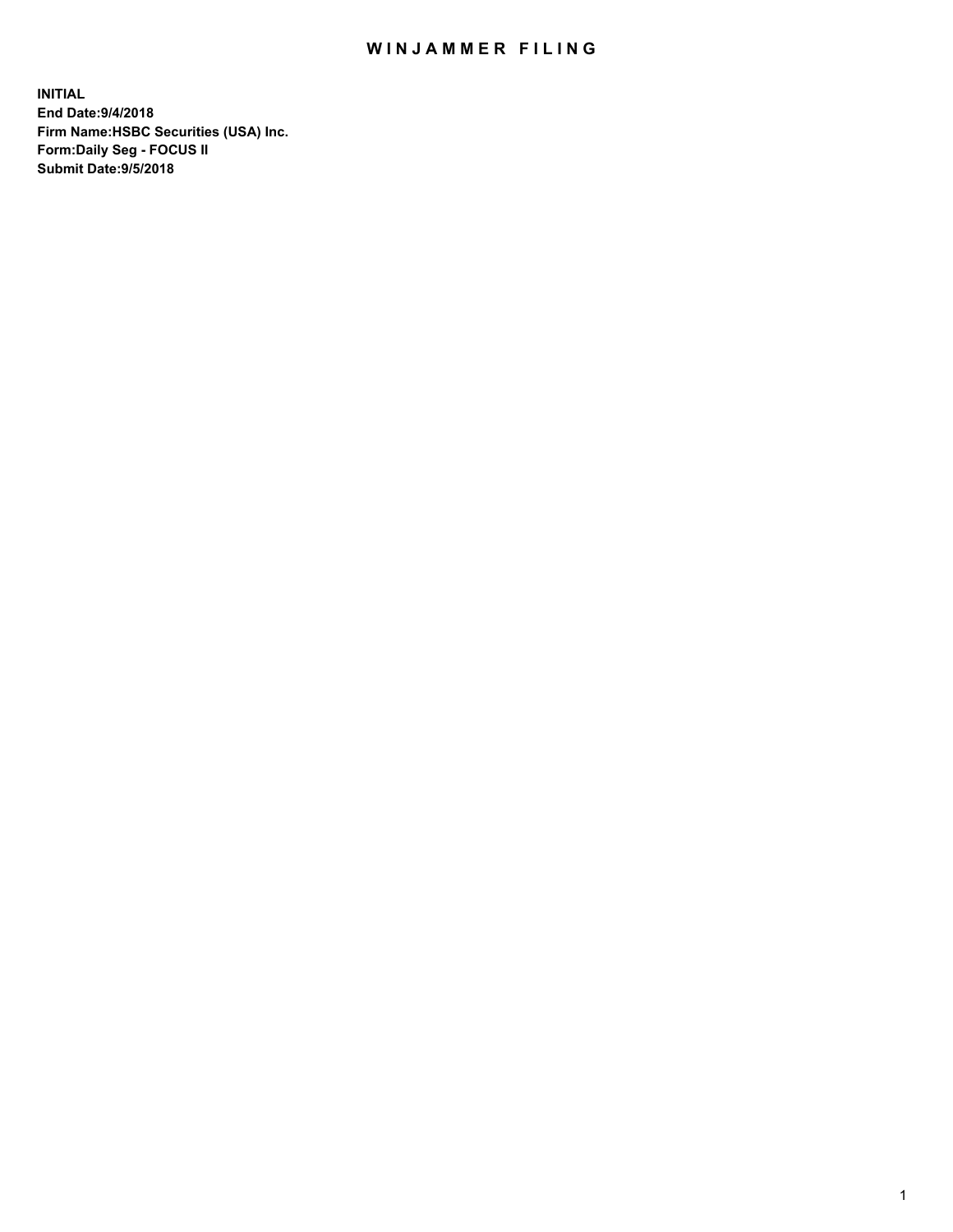**INITIAL End Date:9/4/2018 Firm Name:HSBC Securities (USA) Inc. Form:Daily Seg - FOCUS II Submit Date:9/5/2018 Daily Segregation - Cover Page**

| Name of Company                                                                                                                                                                                                                                                                                                                | <b>HSBC Securities (USA) Inc.</b>                    |
|--------------------------------------------------------------------------------------------------------------------------------------------------------------------------------------------------------------------------------------------------------------------------------------------------------------------------------|------------------------------------------------------|
| <b>Contact Name</b>                                                                                                                                                                                                                                                                                                            | <b>Michael Vacca</b>                                 |
| <b>Contact Phone Number</b>                                                                                                                                                                                                                                                                                                    | 212-525-7951                                         |
| <b>Contact Email Address</b>                                                                                                                                                                                                                                                                                                   | michael.vacca@us.hsbc.com                            |
| FCM's Customer Segregated Funds Residual Interest Target (choose one):<br>a. Minimum dollar amount: ; or<br>b. Minimum percentage of customer segregated funds required:% ; or<br>c. Dollar amount range between: and; or<br>d. Percentage range of customer segregated funds required between:% and%.                         | 147,000,000<br>₫<br>0 <sub>0</sub><br>0 <sub>0</sub> |
| FCM's Customer Secured Amount Funds Residual Interest Target (choose one):<br>a. Minimum dollar amount: ; or<br>b. Minimum percentage of customer secured funds required:% ; or<br>c. Dollar amount range between: and; or<br>d. Percentage range of customer secured funds required between:% and%.                           | 25,000,000<br><u>0</u><br>0 <sub>0</sub><br>00       |
| FCM's Cleared Swaps Customer Collateral Residual Interest Target (choose one):<br>a. Minimum dollar amount: ; or<br>b. Minimum percentage of cleared swaps customer collateral required:% ; or<br>c. Dollar amount range between: and; or<br>d. Percentage range of cleared swaps customer collateral required between:% and%. | 95,000,000<br><u>0</u><br><u>00</u><br>00            |

Attach supporting documents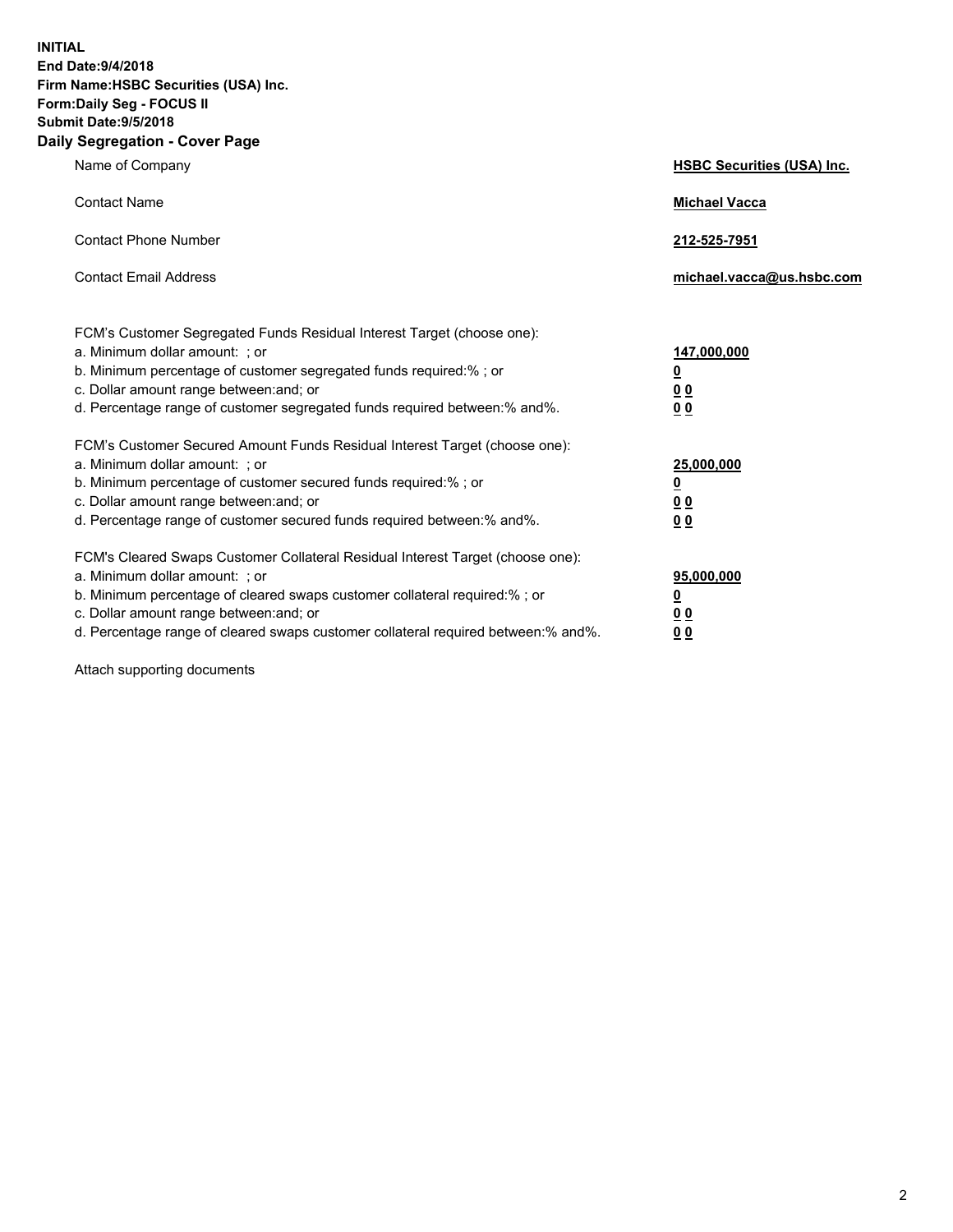**INITIAL End Date:9/4/2018 Firm Name:HSBC Securities (USA) Inc. Form:Daily Seg - FOCUS II Submit Date:9/5/2018 Daily Segregation - Secured Amounts** Foreign Futures and Foreign Options Secured Amounts Amount required to be set aside pursuant to law, rule or regulation of a foreign government or a rule of a self-regulatory organization authorized thereunder **0** [7305] 1. Net ledger balance - Foreign Futures and Foreign Option Trading - All Customers A. Cash **121,095,956** [7315] B. Securities (at market) **85,772,832** [7317] 2. Net unrealized profit (loss) in open futures contracts traded on a foreign board of trade **-3,439,646** [7325] 3. Exchange traded options a. Market value of open option contracts purchased on a foreign board of trade **0** [7335] b. Market value of open contracts granted (sold) on a foreign board of trade **0** [7337] 4. Net equity (deficit) (add lines 1. 2. and 3.) **203,429,142** [7345] 5. Account liquidating to a deficit and account with a debit balances - gross amount **737,376** [7351] Less: amount offset by customer owned securities **-655,398** [7352] **81,978** [7354] 6. Amount required to be set aside as the secured amount - Net Liquidating Equity Method (add lines 4 and 5) **203,511,120** [7355] 7. Greater of amount required to be set aside pursuant to foreign jurisdiction (above) or line 6. **203,511,120** [7360] FUNDS DEPOSITED IN SEPARATE REGULATION 30.7 ACCOUNTS 1. Cash in banks A. Banks located in the United States **116,000,175** [7500] B. Other banks qualified under Regulation 30.7 **0** [7520] **116,000,175** [7530] 2. Securities A. In safekeeping with banks located in the United States **21,554,358** [7540] B. In safekeeping with other banks qualified under Regulation 30.7 **0** [7560] **21,554,358** [7570] 3. Equities with registered futures commission merchants A. Cash **0** [7580] B. Securities **0** [7590] C. Unrealized gain (loss) on open futures contracts **0** [7600] D. Value of long option contracts **0** [7610] E. Value of short option contracts **0** [7615] **0** [7620] 4. Amounts held by clearing organizations of foreign boards of trade A. Cash **0** [7640] B. Securities **0** [7650] C. Amount due to (from) clearing organization - daily variation **0** [7660] D. Value of long option contracts **0** [7670] E. Value of short option contracts **0** [7675] **0** [7680] 5. Amounts held by members of foreign boards of trade A. Cash **40,797,090** [7700] B. Securities **64,218,473** [7710] C. Unrealized gain (loss) on open futures contracts **-3,439,646** [7720] D. Value of long option contracts **0** [7730] E. Value of short option contracts **0** [7735] **101,575,917** [7740] 6. Amounts with other depositories designated by a foreign board of trade **0** [7760] 7. Segregated funds on hand **0** [7765] 8. Total funds in separate section 30.7 accounts **239,130,450** [7770] 9. Excess (deficiency) Set Aside for Secured Amount (subtract line 7 Secured Statement Page 1 from Line 8) **35,619,330** [7380] 10. Management Target Amount for Excess funds in separate section 30.7 accounts **25,000,000** [7780] 11. Excess (deficiency) funds in separate 30.7 accounts over (under) Management Target **10,619,330** [7785]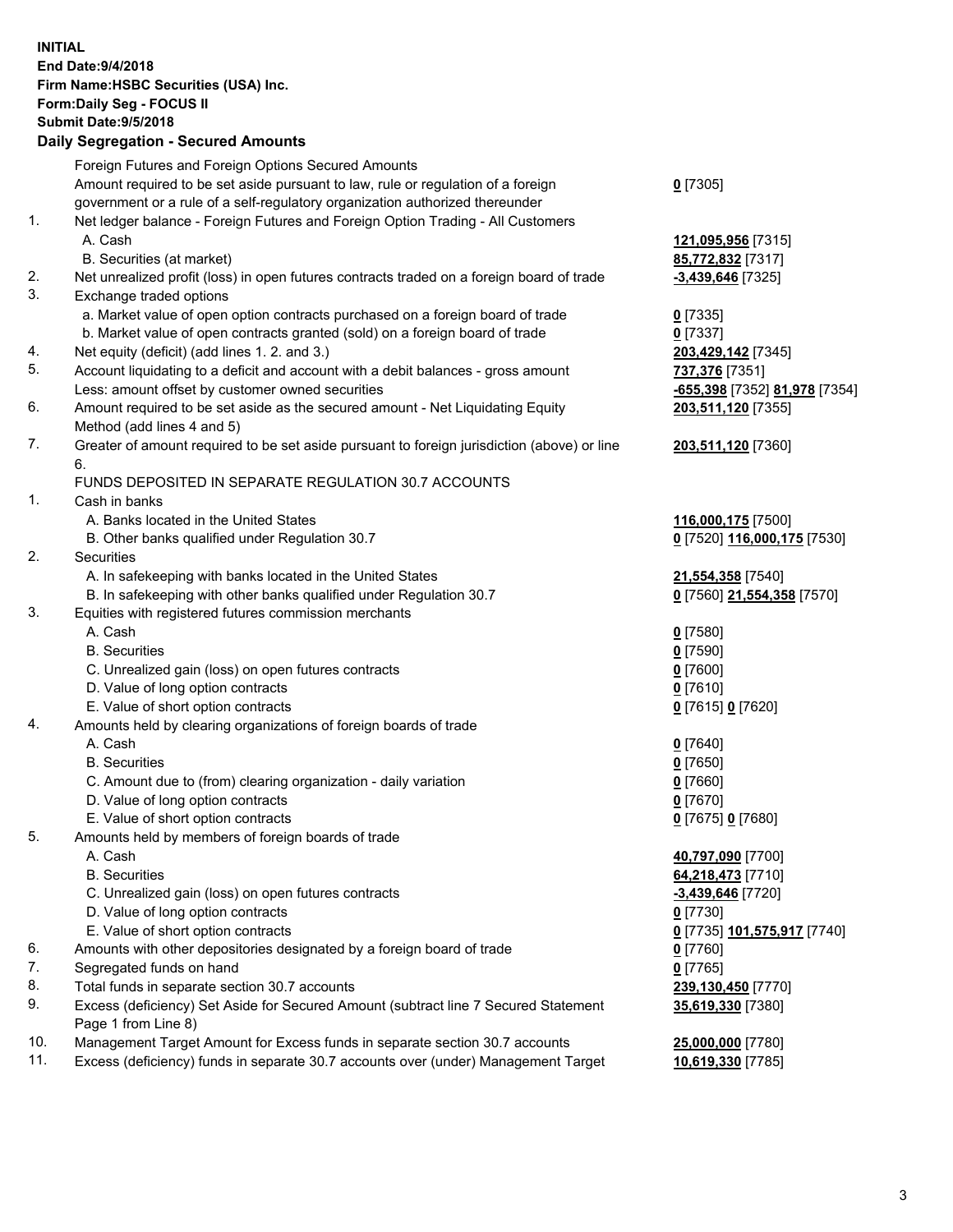|     | <b>INITIAL</b><br>End Date: 9/4/2018                                                           |                             |
|-----|------------------------------------------------------------------------------------------------|-----------------------------|
|     | Firm Name: HSBC Securities (USA) Inc.                                                          |                             |
|     | Form: Daily Seg - FOCUS II                                                                     |                             |
|     | <b>Submit Date: 9/5/2018</b>                                                                   |                             |
|     | Daily Segregation - Segregation Statement                                                      |                             |
|     | SEGREGATION REQUIREMENTS(Section 4d(2) of the CEAct)                                           |                             |
| 1.  | Net ledger balance                                                                             |                             |
|     | A. Cash                                                                                        | 197,656,605 [7010]          |
|     | B. Securities (at market)                                                                      | 1,467,950,277 [7020]        |
| 2.  | Net unrealized profit (loss) in open futures contracts traded on a contract market             | 235,948,311 [7030]          |
| 3.  | Exchange traded options                                                                        |                             |
|     | A. Add market value of open option contracts purchased on a contract market                    | 380,965,885 [7032]          |
|     | B. Deduct market value of open option contracts granted (sold) on a contract market            | -191,200,474 [7033]         |
| 4.  | Net equity (deficit) (add lines 1, 2 and 3)                                                    | 2,091,320,604 [7040]        |
| 5.  | Accounts liquidating to a deficit and accounts with                                            |                             |
|     | debit balances - gross amount                                                                  | 10,648,985 [7045]           |
|     | Less: amount offset by customer securities                                                     | -10,648,985 [7047] 0 [7050] |
| 6.  | Amount required to be segregated (add lines 4 and 5)                                           | 2,091,320,604 [7060]        |
|     | FUNDS IN SEGREGATED ACCOUNTS                                                                   |                             |
| 7.  | Deposited in segregated funds bank accounts                                                    |                             |
|     | A. Cash                                                                                        | 134, 347, 107 [7070]        |
|     | B. Securities representing investments of customers' funds (at market)                         | 0 [7080]                    |
|     | C. Securities held for particular customers or option customers in lieu of cash (at            | 351,860,013 [7090]          |
|     | market)                                                                                        |                             |
| 8.  | Margins on deposit with derivatives clearing organizations of contract markets                 |                             |
|     | A. Cash                                                                                        | 258,070,500 [7100]          |
|     | B. Securities representing investments of customers' funds (at market)                         | 176,142,412 [7110]          |
|     | C. Securities held for particular customers or option customers in lieu of cash (at<br>market) | 1,115,598,129 [7120]        |
| 9.  | Net settlement from (to) derivatives clearing organizations of contract markets                | 11,878,696 [7130]           |
| 10. | Exchange traded options                                                                        |                             |
|     | A. Value of open long option contracts                                                         | 380,965,885 [7132]          |
|     | B. Value of open short option contracts                                                        | -191,200,474 [7133]         |
| 11. | Net equities with other FCMs                                                                   |                             |
|     | A. Net liquidating equity                                                                      | 11,544,720 [7140]           |
|     | B. Securities representing investments of customers' funds (at market)                         | $0$ [7160]                  |
|     | C. Securities held for particular customers or option customers in lieu of cash (at            | $0$ [7170]                  |
|     | market)                                                                                        |                             |
| 12. | Segregated funds on hand                                                                       | 492,135 [7150]              |
| 13. | Total amount in segregation (add lines 7 through 12)                                           | 2,249,699,123 [7180]        |
| 14. | Excess (deficiency) funds in segregation (subtract line 6 from line 13)                        | 158,378,519 [7190]          |
| 15. | Management Target Amount for Excess funds in segregation                                       | 147,000,000 [7194]          |
| 16. | Excess (deficiency) funds in segregation over (under) Management Target Amount                 | 11,378,519 [7198]           |

16. Excess (deficiency) funds in segregation over (under) Management Target Amount Excess

4